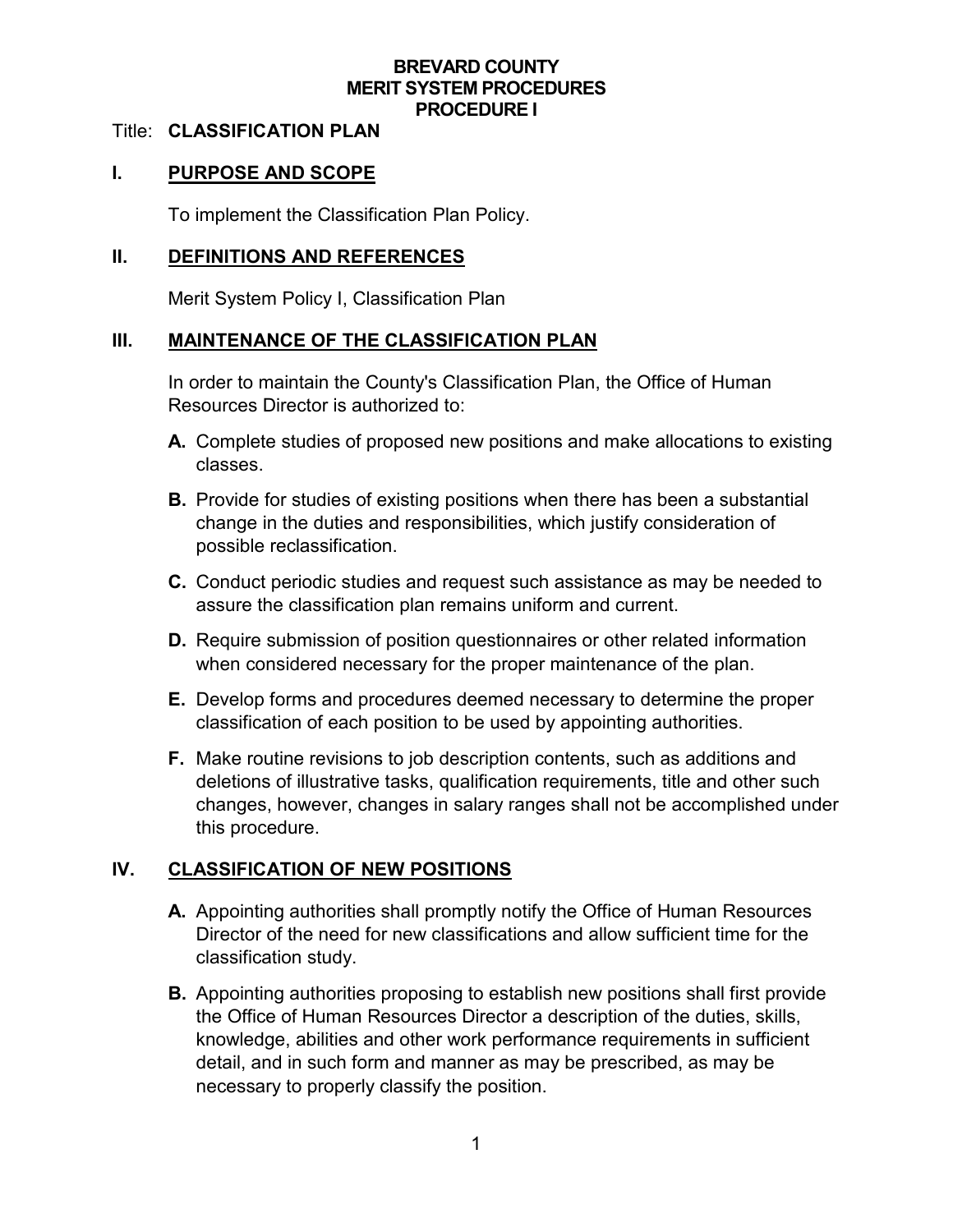## **CLASSIFICATION PLAN PROCEDURE (continued)**

- **C.** Upon completion of the classification study, the Office of Human Resources Director shall allocate the position(s) to an existing class, or if a suitable class does not exist, he/she shall recommend the establishment of a new class in the classification plan, to be approved by the County Manager and then allocate the position to the new class.
- **D.** There shall be no action taken to fill any new position in the Career Service until it has been approved by the Board of County Commissioners or their designee.

# **V. ALLOCATION REVIEWS**

Any employee having facts which would indicate his position has been allocated to an improper class may request a review of the allocation by the Office of Human Resources Director. Such requests for review shall first be submitted to the appointing authority. If the appointing authority finds there is justification he/she shall transmit his/her recommendations in writing to the Office of Human Resources Director. If the appointing authority finds the request is not justified he/she shall so advise the employee. The decision of the Office of Human Resources Director in the allocation of positions to the various classes shall be final unless arbitrated by the County Manager.

### **VI. RECLASSIFICATION OF POSITIONS**

- **A.** Established positions may be reclassified from one class to a different class under the following conditions:
	- 1. There have been significant changes in the actual duties and responsibilities through a natural redistribution of workload.
	- 2. The changes in duties and responsibilities are of a permanent nature.
	- 3. The reclassification is based upon new or added elements in the job and not on the performance of the individual.
	- 4. Reorganizations approved by the County Manager.
- **B.** Reclassifications shall not be effected when:
	- 1. The assignment of new duties and responsibilities has the effect of creating a new position.
	- 2. The added duties and responsibilities are minor in nature and would be a logical function of the class.
	- 3. The added duties and responsibilities are to be performed for a period of six (6) months or less.
	- 4. The only change involved is an increase in the employee's workload.